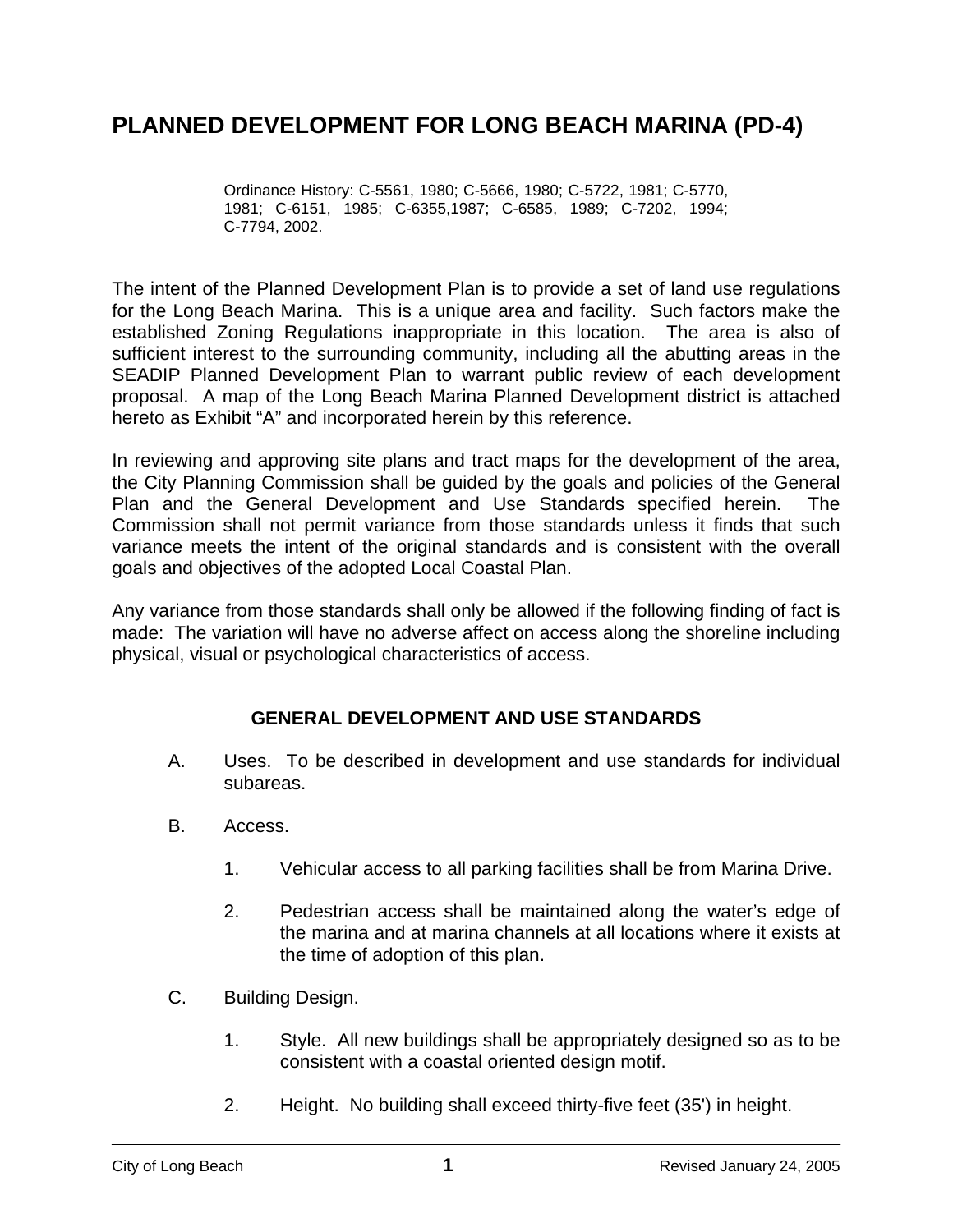- 3. Restrooms. The remodeling and/or additions to the restroom facilities shall be subject to design review. Separate restroom facilities for the public shall be added at each location.
- D. Parking.
	- 1. Commercial:

| <b>New Construction Use</b>                                       | Parking per 1,000 square<br>feet of Gross Floor Area |
|-------------------------------------------------------------------|------------------------------------------------------|
| Retail                                                            | 4.0                                                  |
| Restaurants (Dining Areas)                                        | 10.0                                                 |
| Taverns (Including Tavern Areas in<br>Restaurants)                | 20.0                                                 |
| Dance Hall, Entertainment Lounge<br>Areas, Restaurant Lobby Areas | 25.0                                                 |

- 2. New use of existing commercial buildings. All new uses shall be required to provide the same parking as new construction; however, each new use shall be credited with the parking that is required of the existing uses.
- 3. Marina parking. Not less than 0.75 parking spaces per boat slip shall be maintained for non-commercial use boat slips and not less than one (1) space for each three (3) seats of passenger capacity for commercial boat uses operating as excursions, fishing trips, cruises, and harbor or bay tours.
- 4. Joint use. Joint use of parking spaces is to be encouraged.
- 5. Unless otherwise specified, all development shall comply with the off-street parking and loading provisions of Chapter 21.41 of the Zoning Regulations.

The parking of recreational vehicles and unattached trailers shall be consistent with Marine Bureau policy.

E. Landscaping. Prior to approval of any new construction, landscaping plans for the new construction designed to harmonize with the existing landscaping shall be provided for review and approval.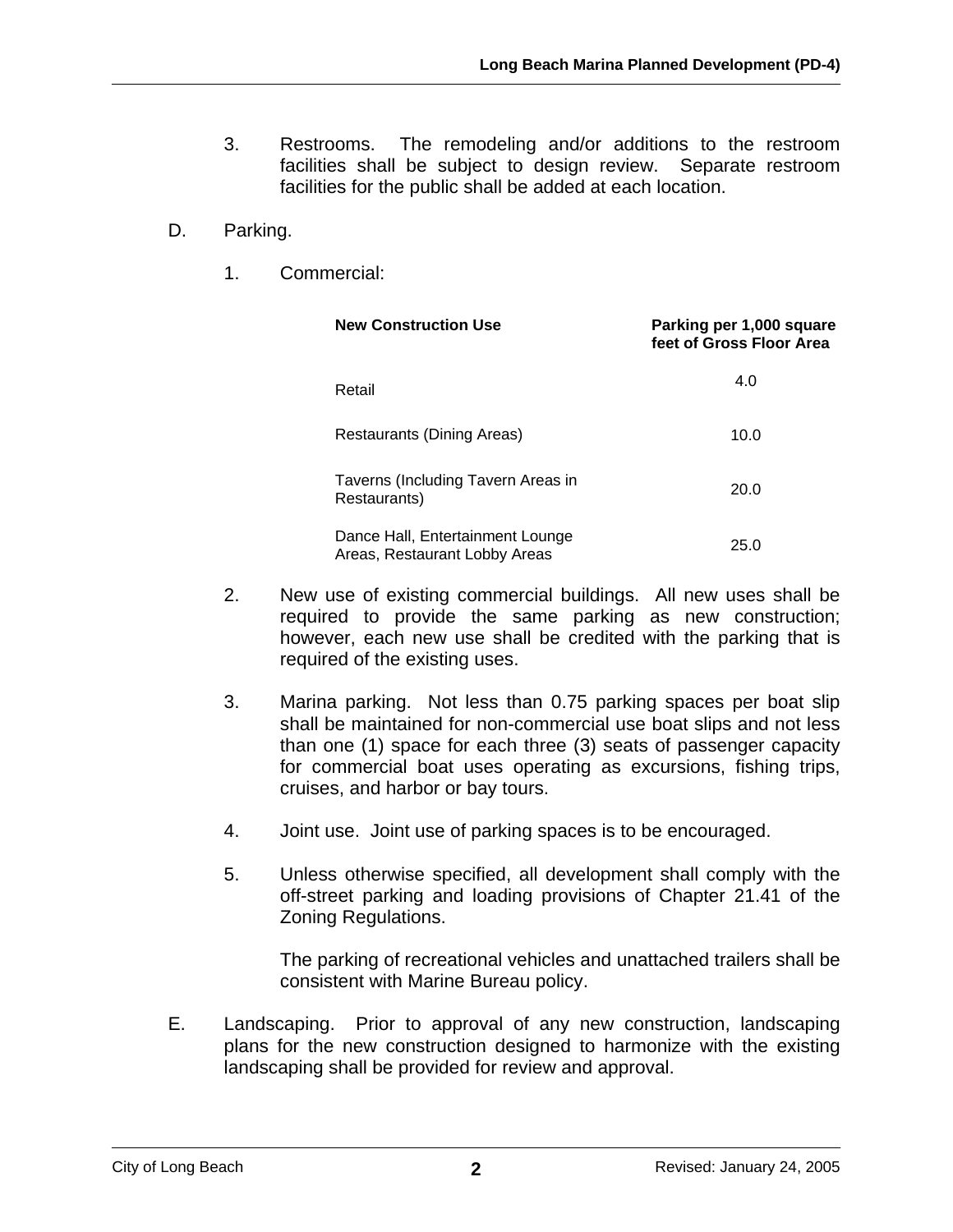Existing berms, seating cutouts, and trees shall be maintained. A landscape theme shall be developed for Marina Drive that includes new palm trees, shrubs, vines, and accent lighting. The existing fence along Marina Drive will be removed and/or replaced with a better fence product. Prior to any major landscape improvements, a landscape Master Plan shall be submitted for review and approval.

# **SPECIFIC DEVELOPMENT AND USE STANDARDS**

### **Subarea 1.**

This area is located in the southwesterly portion of the P.D. This area extends southward from Marina Drive where it becomes an east/west roadway and bridges the San Gabriel River and includes the mole road extension of Marina Drive which forms the southwestern border of Basin 1. This subarea is intended to maintain the existing specialty shopping area.

- A. Uses.
	- 1. Principal uses. Commercial:
		- a. Retail sales.
			- (1) Bakery, donuts, pastries.
			- (2) Book store.
			- (3) Cards, gifts, novelties and stationery.
			- (4) Clothing store.
			- (5) Florist, plant shop.
			- (6) Chandlery.
			- (7) Gourmet foods.
			- (8) Fish market.
			- (9) Delicatessen.
			- (10) Photographic equipment and supplies, telescopes and the like.
			- (11) Art gallery.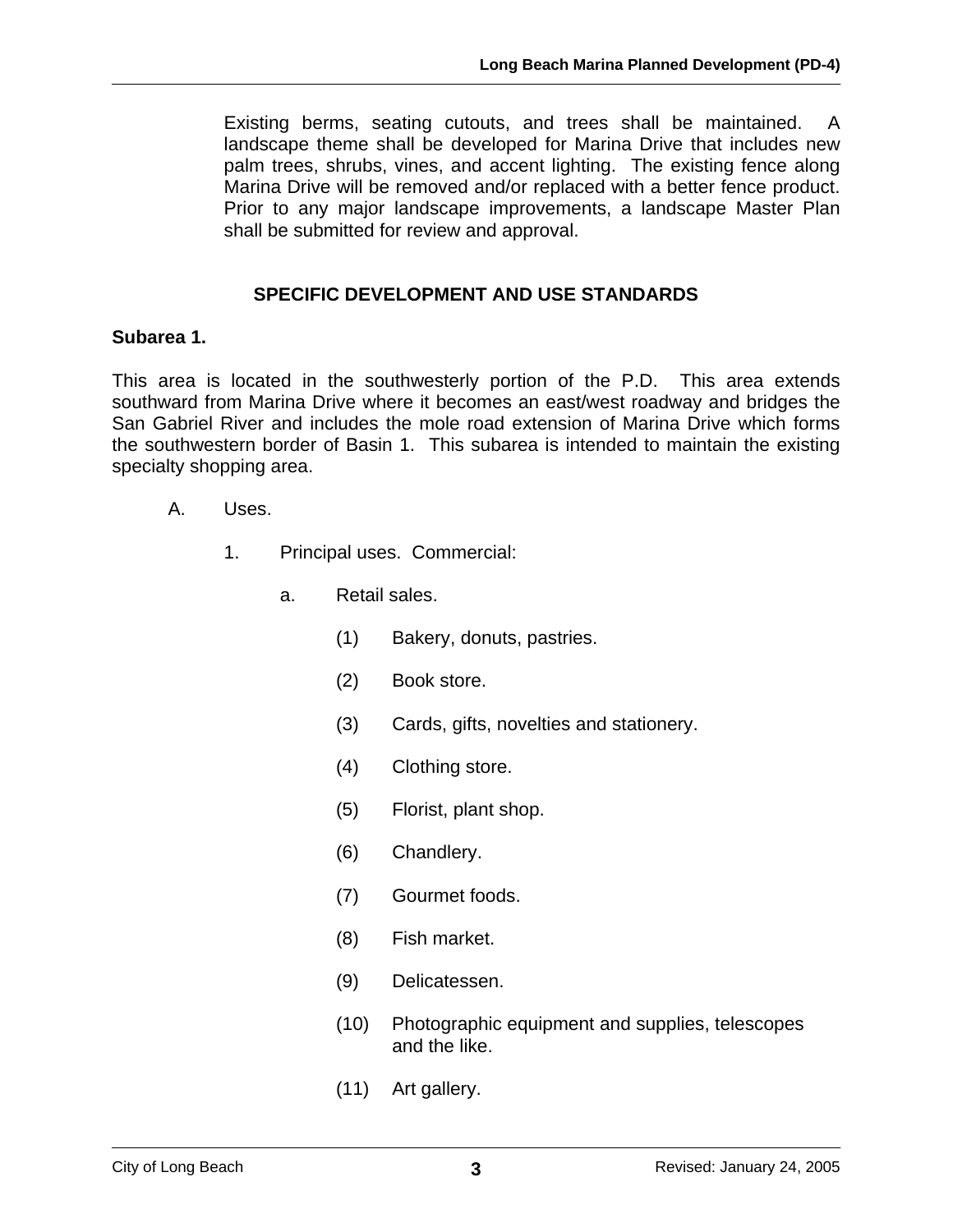- (12) Coin or stamp shop.
- (13) Jewelry store.
- (14) Bicycle shop.
- (15) Sport goods store, fishing equipment.
- (16) Hobby shop.
- (17) Tobacconist.
- (18) Toy store.
- (19) Candy store, ice cream, yogurt.
- b. Personal Services.
	- (1) Uses accessory to retail sales.
- c. Professional Services.
	- (1) Yacht Broker.
	- (2) Architect.
	- (3) Artist studio.
	- (4) Oceanographic study office.
	- (5) Marine insurance.
	- (6) On upper floors only, tenant occupied offices for management of leasehold premises.
- d. Financial Services.
	- (1) Automatic teller machine.
- e. Restaurants and Taverns.
	- (1) Restaurants without drive-up windows.
	- (2) All taverns.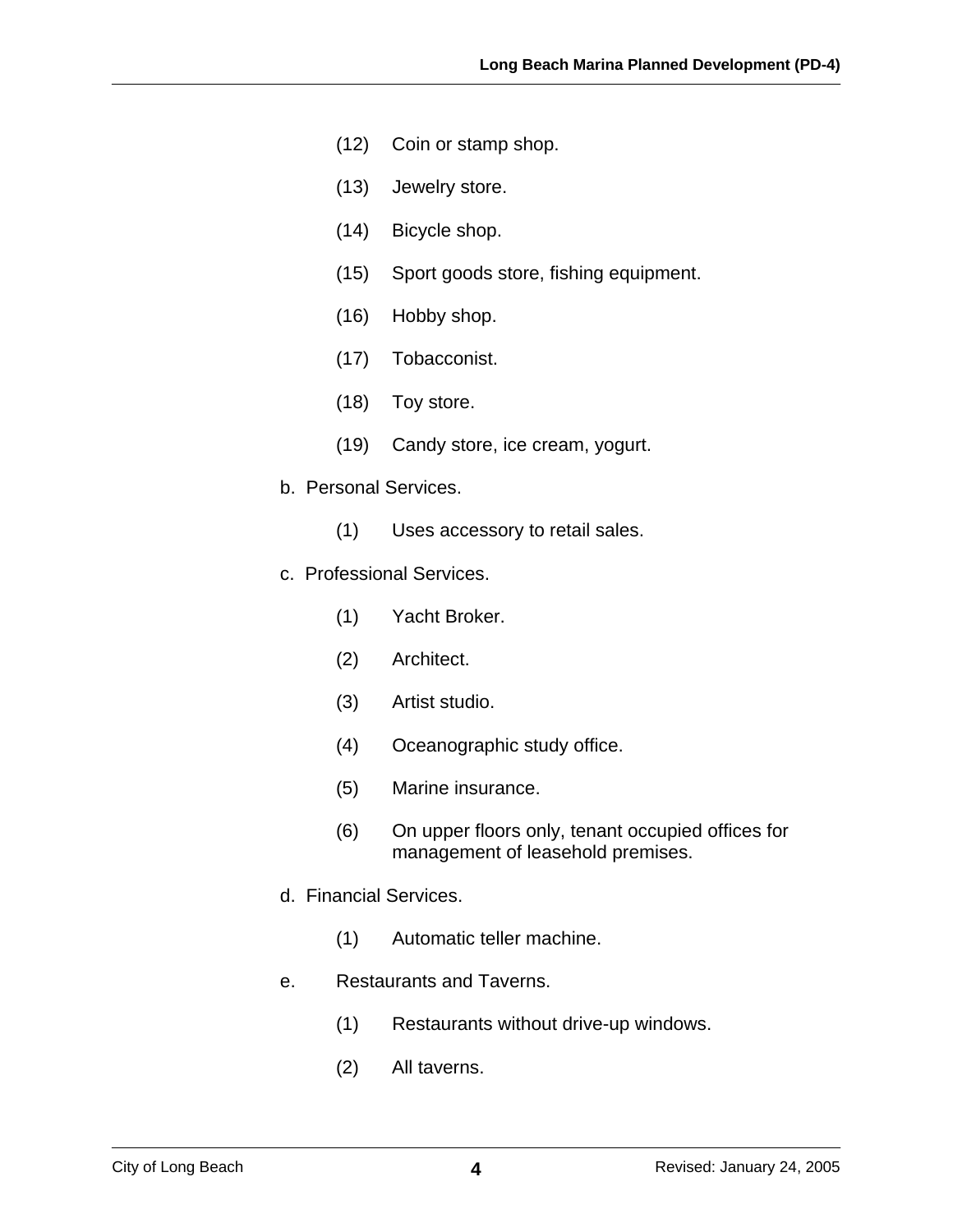- f. Entertainment Services.
	- (1) Restaurants or taverns with dancing.
	- (2) Boat rental.
	- (3) Boat cruises, charters or excursions.
	- (4) Restaurants or taverns with live entertainers, including dinner theater.
- g. Hotel/Inn.

A hotel or inn use is restricted to the southern most end of Subarea 1 in the "Alamitos Bay Landing" center and is limited to a development of fifty (50) rooms or less.

- 2. Conditional Uses. Hall rentals, subject to findings required for approval of Conditional Use Permits in Title 21 of the Long Beach Municipal Code.
- 3. Accessory Uses. Dancing and entertainment cafe uses shall be permitted as accessory to restaurant and tavern uses.
- 4. Prohibited Uses. Transient residential use (including motels and boatels).
- 5. Interim Uses. All other retail sales uses other than those permitted as principal uses under Subsection a.1.A, all other personal services uses other than those permitted as principal uses under Subsection a.1.B, all other financial services uses other than those permitted as principal uses under Subsection a.1.D, may be permitted as Interim Uses provided that the following standards are met:
	- a. The lease space has been vacant for 180 days or more and the lessee has made a reasonable effort to lease the property to primary permitted uses;
	- b. In order to ensure that the primary permitted uses maintain long term accessibility in the center, the term of the lease may not exceed five years;
	- c. Not more than twenty-five percent (25%) of the net leasable area of the Alamitos Bay Landing may be leased for secondary permitted uses at any given time.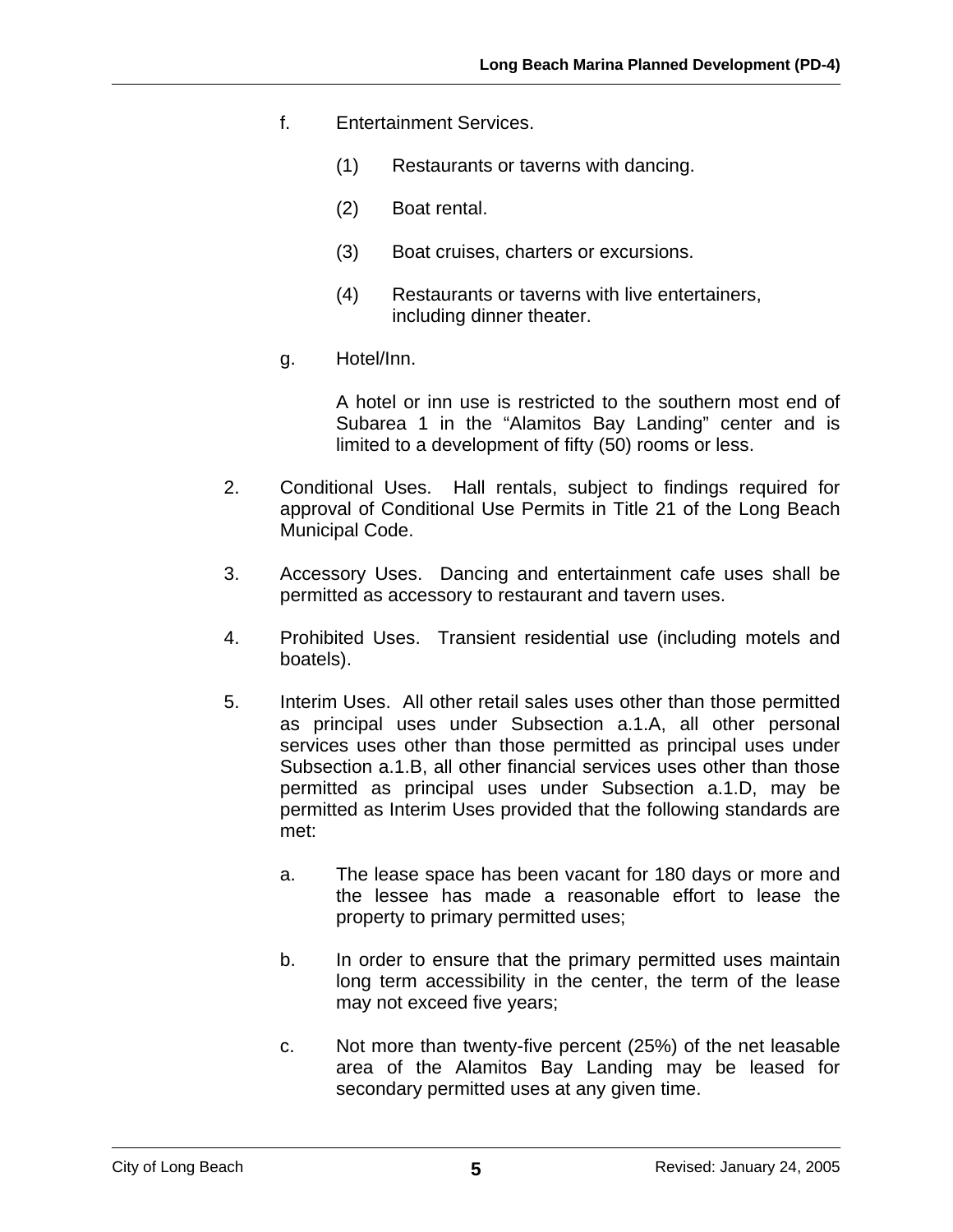- 6. Access. Same as General Standards.
- 7. Building Design. Same as General Standards.
- 8. Parking. Same as General Standards.
- 9. Landscaping. Same as General Standards.

#### **Subarea 2.**

This area is the area that is backed up to Long Beach Marina and is located seaward of Marina Drive to the water's edge from the northern edge of the J.H. Davies Bridge. This subarea is intended to preserve the necessary support facilities for the Marina.

- A. Uses.
	- 1. Primary Use. Marina parking.
	- 2. Other Marina supporting permitted principal uses:
		- a. Yacht brokerage
		- b. Boat rentals.
		- c. Boat repairs.
		- d. Chandleries.
		- e. Sports equipment (sales and/or rental).
		- f. Not more than five restaurants.
		- g. Oil drilling in boat yard abutting J.H. Davies Bridge.
	- 3. Accessory Uses. Dancing and entertainment cafe uses as accessory uses for restaurants.
	- 4. Prohibited Uses.
		- a. Hotels, motels, boatels, or any other form of transient housing.
		- b. Fast food restaurants.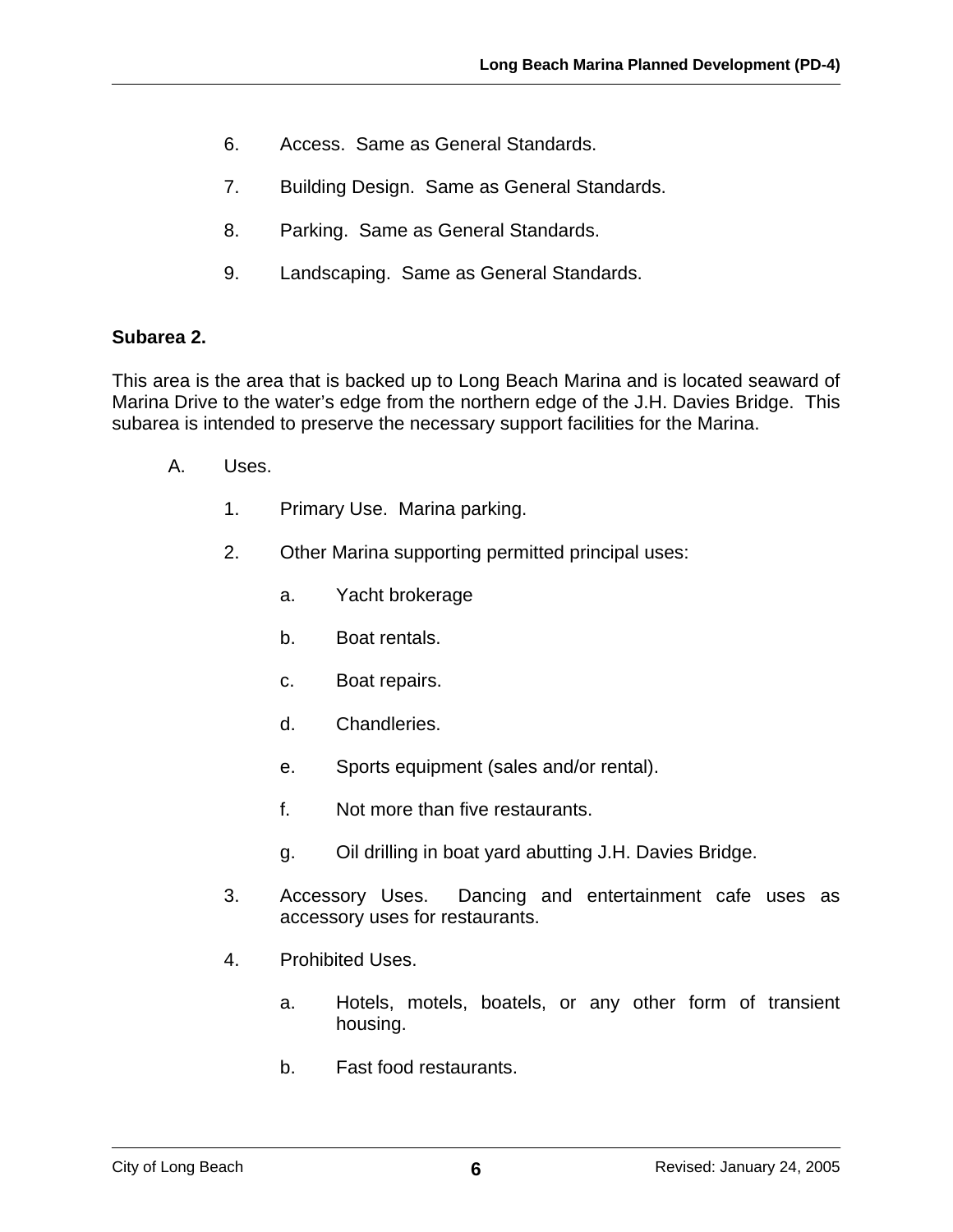- c. Storage of recreational vehicles and unattached trailers. Administrative relief from this regulation can be obtained if approved by the Marine Bureau.
- B. Access. Same as General Standards.
- C. Building Design. Same as General Standards.
- D. Parking. Same as General Standards.
- E. Landscaping. Same as General Standards.

The Planning Bureau provides this information for reference and the convenience to the public. The adopted ordnance, together with any amendment thereto, is in the possession of the City Clerk and should be reviewed and considered prior to making any land use decisions. Information contained herein is subject to change without notice as a result of updates, corrections or amendments.